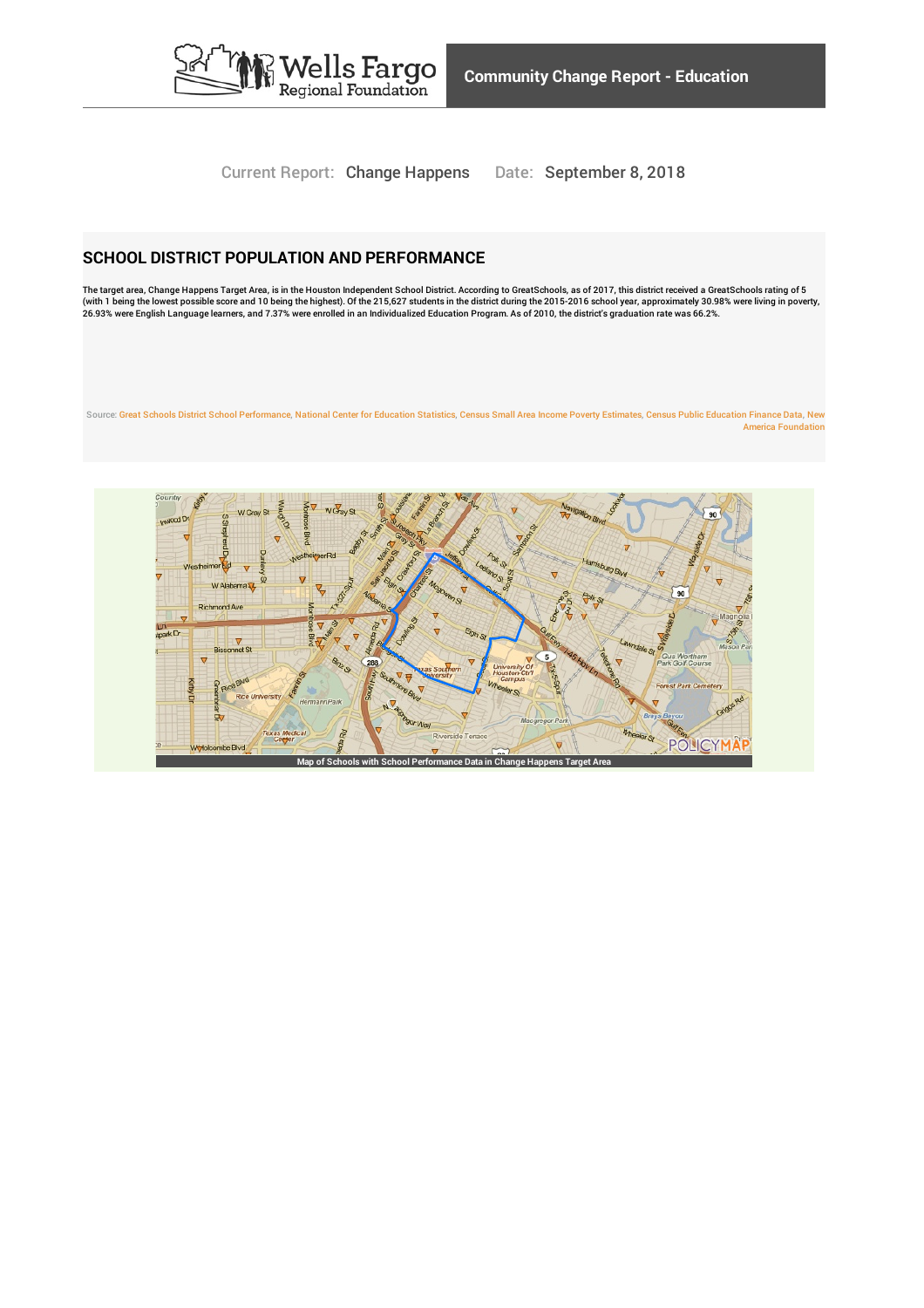## **INDIVIDUAL SCHOOL DATA**

|                                               |                         |                 | Percent at-or-above Proficient: 3rd Grade      |         |
|-----------------------------------------------|-------------------------|-----------------|------------------------------------------------|---------|
| <b>School Type:</b>                           | public                  | 50              |                                                |         |
| <b>School Grades Offered:</b>                 | <b>PK-6</b>             |                 |                                                | Math    |
| <b>GreatSchools Rating:</b>                   | 3                       |                 |                                                | Reading |
|                                               |                         | 40              | 38<br>38<br>$\frac{38}{37}$                    |         |
|                                               |                         |                 | 34                                             |         |
|                                               |                         |                 |                                                |         |
|                                               |                         | $30\,$          |                                                |         |
|                                               |                         |                 |                                                |         |
|                                               |                         |                 | $^{22}$                                        |         |
|                                               |                         |                 |                                                |         |
|                                               |                         | 20 <sub>2</sub> |                                                |         |
|                                               |                         |                 |                                                |         |
|                                               |                         |                 |                                                |         |
|                                               |                         | 10              |                                                |         |
|                                               |                         |                 |                                                |         |
|                                               |                         |                 |                                                |         |
|                                               |                         |                 |                                                |         |
|                                               |                         | $\mathsf 0$     |                                                |         |
|                                               |                         |                 | 2015<br>2016<br>2017                           |         |
|                                               |                         |                 |                                                |         |
| <b>Baylor College Of Medicine Academy</b>     |                         |                 |                                                |         |
| <b>School Type:</b>                           | public                  |                 | Proficiency data unavailable for some schools. |         |
|                                               |                         |                 |                                                |         |
| <b>School Grades Offered:</b>                 | $6-8$                   |                 |                                                |         |
| GreatSchools Rating:                          | 8                       |                 |                                                |         |
|                                               |                         |                 |                                                |         |
|                                               |                         |                 |                                                |         |
|                                               |                         |                 |                                                |         |
| <b>Yellowstone Academy</b>                    |                         |                 |                                                |         |
| <b>School Type:</b>                           | private                 |                 | Proficiency data unavailable for some schools. |         |
|                                               |                         |                 |                                                |         |
| <b>School Grades Offered:</b>                 | PK-8                    |                 |                                                |         |
| <b>GreatSchools Rating:</b>                   |                         |                 |                                                |         |
|                                               |                         |                 |                                                |         |
|                                               |                         |                 |                                                |         |
|                                               |                         |                 |                                                |         |
|                                               |                         |                 |                                                |         |
| Tsu Charter Lab School                        |                         |                 | Proficiency data unavailable for some schools. |         |
| <b>School Type:</b>                           | charter                 |                 |                                                |         |
| <b>School Grades Offered:</b>                 | <b>PK-2</b>             |                 |                                                |         |
| GreatSchools Rating:                          |                         |                 |                                                |         |
|                                               |                         |                 |                                                |         |
|                                               |                         |                 |                                                |         |
|                                               |                         |                 |                                                |         |
|                                               |                         |                 |                                                |         |
| <b>Yates High School</b>                      |                         |                 |                                                |         |
| <b>School Type:</b>                           | public                  |                 | Proficiency data unavailable for some schools. |         |
| <b>School Grades Offered:</b>                 | $9 - 12$                |                 |                                                |         |
|                                               |                         |                 |                                                |         |
| <b>GreatSchools Rating:</b>                   | $\mathbf{1}$            |                 |                                                |         |
|                                               |                         |                 |                                                |         |
|                                               |                         |                 |                                                |         |
|                                               |                         |                 |                                                |         |
| <b>Houston Academy For International</b>      |                         |                 |                                                |         |
|                                               | charter                 |                 | Proficiency data unavailable for some schools. |         |
| <b>School Type:</b>                           |                         |                 |                                                |         |
| <b>School Grades Offered:</b>                 | $9 - 12$                |                 |                                                |         |
| <b>GreatSchools Rating:</b>                   | $\overline{7}$          |                 |                                                |         |
|                                               |                         |                 |                                                |         |
|                                               |                         |                 |                                                |         |
|                                               |                         |                 |                                                |         |
| Young Women's College Prep Academy            |                         |                 | Percent at-or-above Proficient: 8th Grade      |         |
|                                               |                         | 120             |                                                |         |
| <b>School Type:</b>                           | public                  |                 |                                                |         |
| <b>School Grades Offered:</b>                 |                         |                 |                                                |         |
|                                               | $6 - 12$                |                 |                                                | Math    |
|                                               |                         |                 | 99<br>98                                       | Reading |
|                                               |                         | 100             | 91                                             |         |
| <b>GreatSchools Rating:</b>                   | $\overline{7}$          |                 |                                                |         |
|                                               |                         |                 | 77                                             |         |
|                                               |                         | 80              |                                                |         |
|                                               |                         |                 | 66                                             |         |
|                                               |                         |                 |                                                |         |
|                                               |                         | 60              |                                                |         |
|                                               |                         |                 |                                                |         |
|                                               |                         | 40              |                                                |         |
|                                               |                         |                 | 30                                             |         |
|                                               |                         |                 |                                                |         |
|                                               |                         | $20 \cdot$      |                                                |         |
|                                               |                         |                 |                                                |         |
|                                               |                         |                 |                                                |         |
|                                               |                         | $\mathbf 0$     |                                                |         |
|                                               |                         |                 | 2015<br>2016<br>2017                           |         |
|                                               |                         |                 |                                                |         |
|                                               |                         |                 |                                                |         |
| St Mary Of The Purification Montessori School |                         |                 |                                                |         |
| <b>School Type:</b>                           | private                 |                 | Proficiency data unavailable for some schools. |         |
| <b>School Grades Offered:</b>                 | <b>PK-5</b>             |                 |                                                |         |
|                                               |                         |                 |                                                |         |
| <b>GreatSchools Rating:</b>                   |                         |                 |                                                |         |
|                                               |                         |                 |                                                |         |
|                                               |                         |                 |                                                |         |
|                                               |                         |                 |                                                |         |
| <b>Lockhart Elementary School</b>             |                         |                 | Percent at-or-above Proficient: 3rd Grade      |         |
| <b>School Type:</b>                           | public                  | 80              |                                                |         |
|                                               |                         |                 |                                                | Math    |
| <b>School Grades Offered:</b>                 | <b>PK-5</b>             |                 | 66<br>66                                       | Reading |
| <b>GreatSchools Rating:</b>                   | $\overline{\mathbf{4}}$ |                 | 61                                             |         |
|                                               |                         | 60              | 57                                             |         |
|                                               |                         |                 | 52                                             |         |
|                                               |                         |                 |                                                |         |
|                                               |                         |                 |                                                |         |
|                                               |                         |                 | 40                                             |         |
|                                               |                         | 40 <sub>1</sub> |                                                |         |
|                                               |                         |                 |                                                |         |
|                                               |                         |                 |                                                |         |
|                                               |                         | $20\,$          |                                                |         |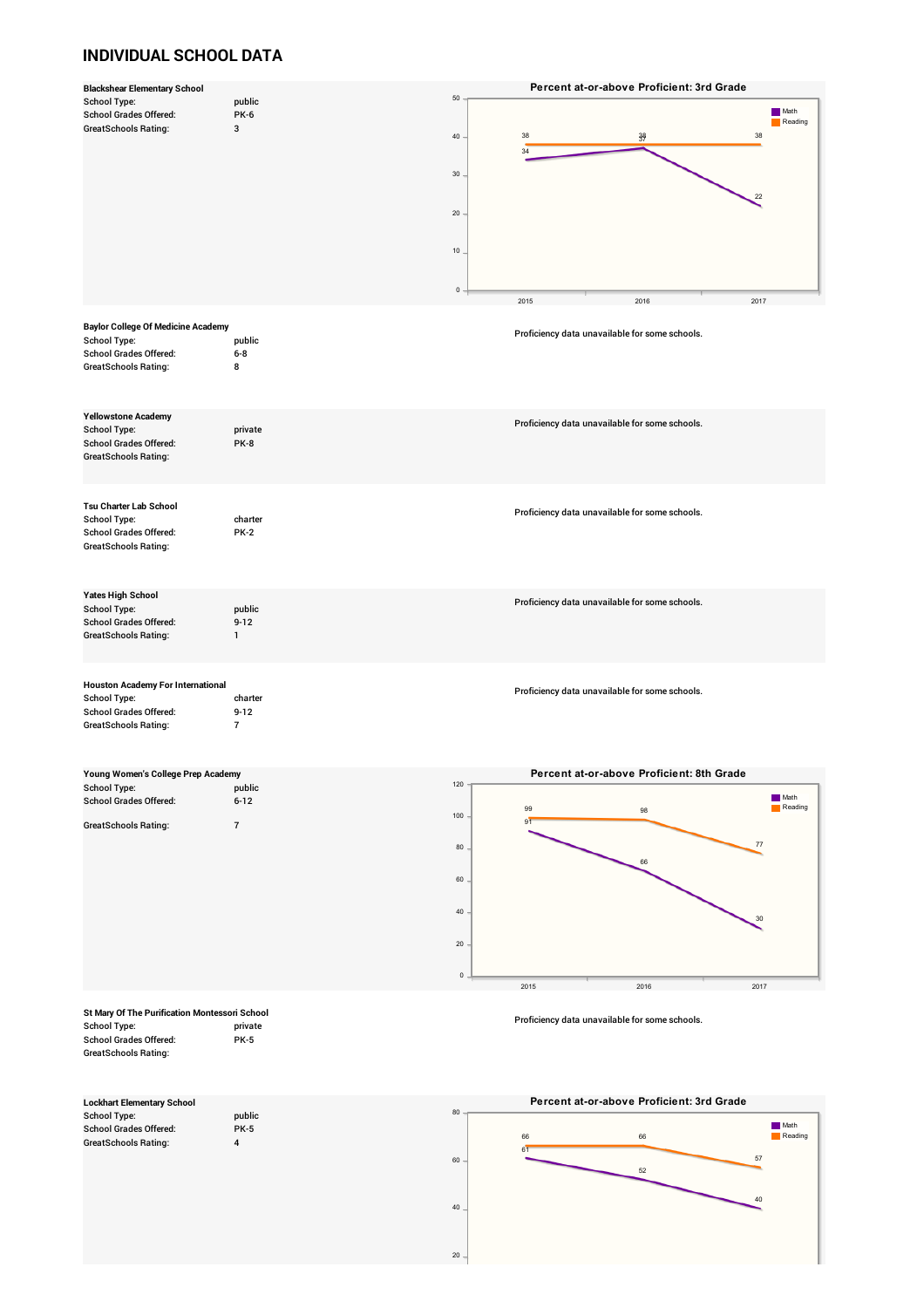| 0 |      |      |      |
|---|------|------|------|
|   | 2015 | 2016 | 2017 |
|   |      |      |      |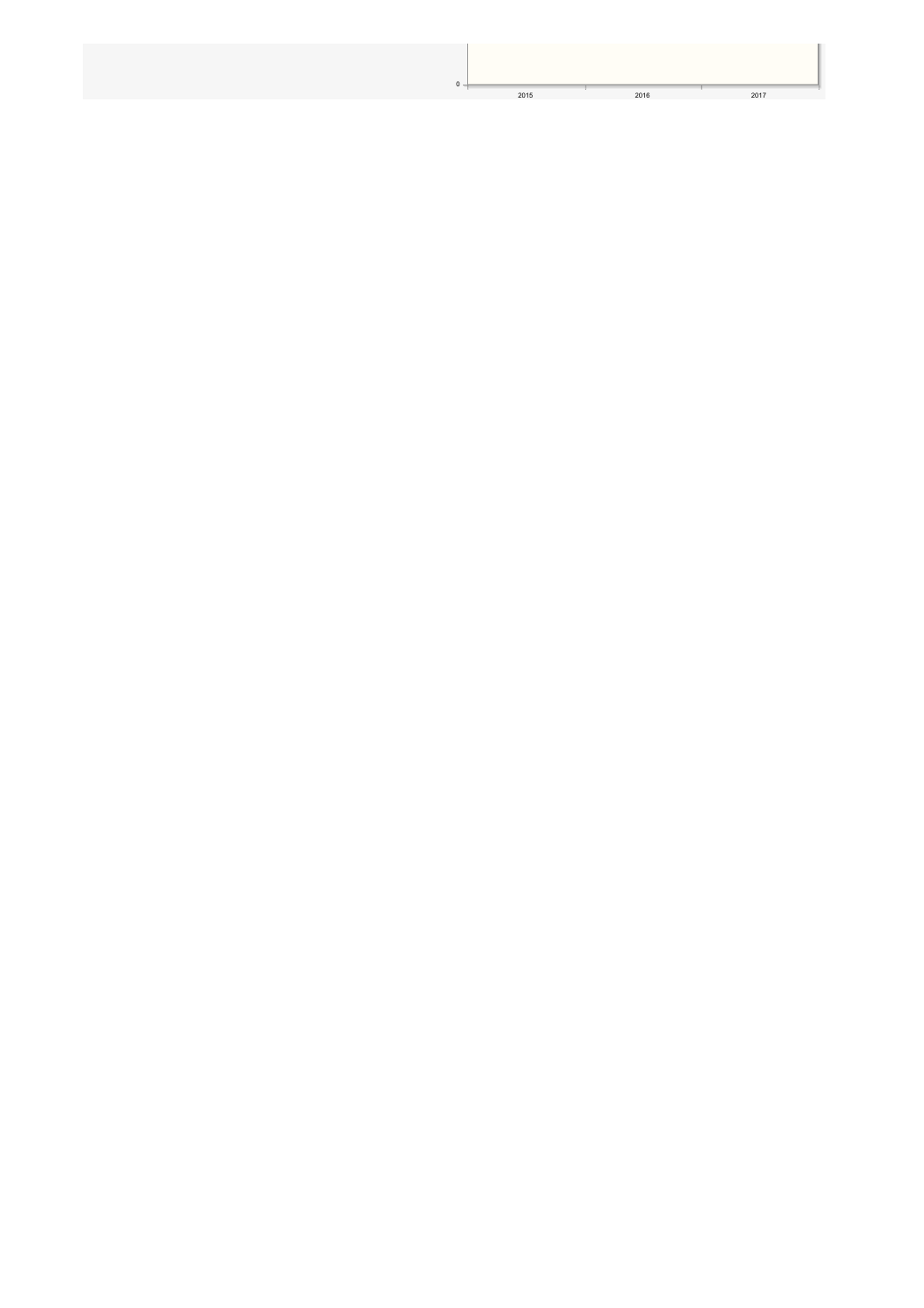**Wheeler Avenue Christian Academy** School Type: privat<br>School Grades Offered: PK-5 School Grades Offered: PK-5 GreatSchools Rating:

Source: Great [Schools](http://www.policymap.com/our-data-directory.html#GreatSchools School Points), National Center for [Education](http://www.policymap.com/our-data-directory.html#National Center for Education Statistics, Private School Universe Survey) Statistics

Schools listed in this report represent the 10 schools closest to the center of the target area. For additional schools, see PolicyMap's Maps section.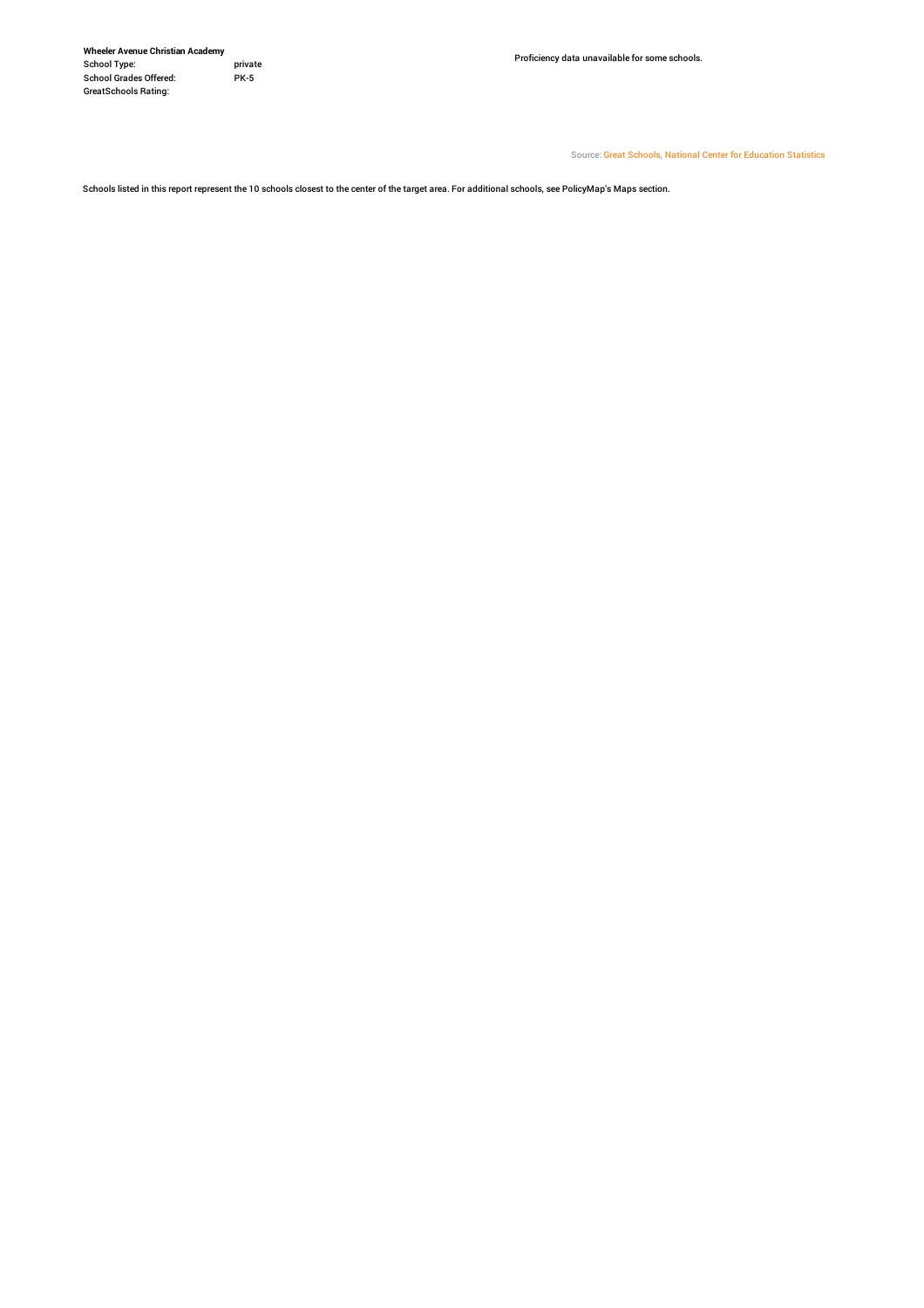## **CHILD CARE**

**Head Start**

There are 1 Head Start centers within a mile of the target area, Change Happens Target Area. They include: SEARCH- Foshee Family House of Tiny Treasures.

Source: [Head](http://www.policymap.com/our-data-directory.html#Head Start) Start

# **EDUCATIONAL ATTAINMENT**

As of the 2012-2016 period, 13.68 % of the people in the target area had at least some high school, but no diploma, 80.88 % had a high school diploma or more, and 23.06 % had at least a Bachelor's degree. The graphs below show how educational attainment in the target area compares with the county, as well as how educational attainment varies by race within the target area.







White African-American And African-American Asian Asian Asian Asian Hispanic Hispanic

Some High School But no Diploma High School Diploma or More At least Bachelor's Degree

Source: [Census](http://www.policymap.com/our-data-directory.html#Census: Decennial Census and American Community Survey %28ACS%29)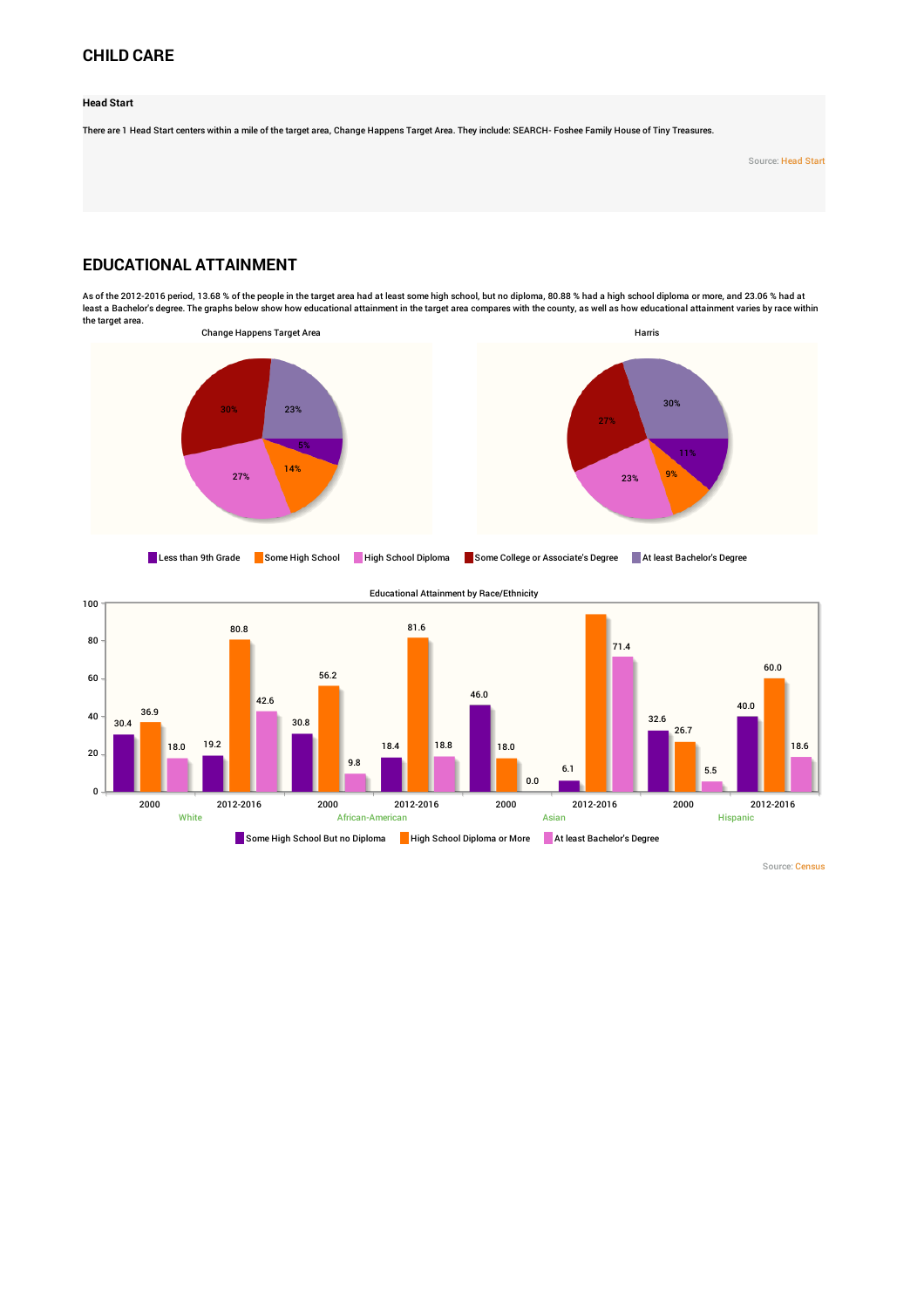# **ADDITIONAL EDUCATION RESOURCES**

#### **Libraries**

The nearest library branch from the target area, Change Happens Target Area, is the SMITH NEIGHBORHOOD LIBRARY Library, which is 0.7 miles from the center of the target area. The<br>tables show the three community college/voc

#### **Community Colleges/ Vocational Institutions**

| <b>Community Colleges/ Vocational</b><br><b>Institutions</b> | <b>Address</b>      | <b>Type(s) of Educational Offerings</b>                                                                                            | <b>Distance from Target Area</b> |
|--------------------------------------------------------------|---------------------|------------------------------------------------------------------------------------------------------------------------------------|----------------------------------|
| <b>Houston Community College</b>                             | 3100 Main Street    | Occupational, Academic, Recreational or<br>avocational, Adult basic remedial or high<br>school equivalent, Secondary (high school) | 1.1 miles                        |
| <b>Houston Training School-Gulfgate</b>                      | 6630 Gulf Fwy       | Occupational                                                                                                                       | 3.7 miles                        |
| <b>Everest Institute-Hobby</b>                               | 7151 Office City Dr | Occupational                                                                                                                       | 4.6 miles                        |

#### **4 Year Colleges and Universities**

| 4 Year Colleges and Universities               | <b>Address</b>              | <b>Type(s) of Educational Offerings</b>                                              | <b>Distance from Target Area</b> |
|------------------------------------------------|-----------------------------|--------------------------------------------------------------------------------------|----------------------------------|
| <b>Texas Southern University</b>               | 3100 Cleburne St            | Academic, Continuing professional, Adult<br>basic remedial or high school equivalent | 0.6 miles                        |
| University of Houston-System<br>Administration | 212 Ezekiel Cullen Building | Academic, Continuing professional                                                    | 1.1 miles                        |
| University of Houston                          | 212 E. Cullen Building      | Occupational, Academic, Continuing<br>professional, Recreational or avocational      | 1.1 miles                        |

Source: [NCES](http://www.policymap.com/our-data-directory.html#National Center for Education Statistics, Integrated Postsecondary Education Data System)